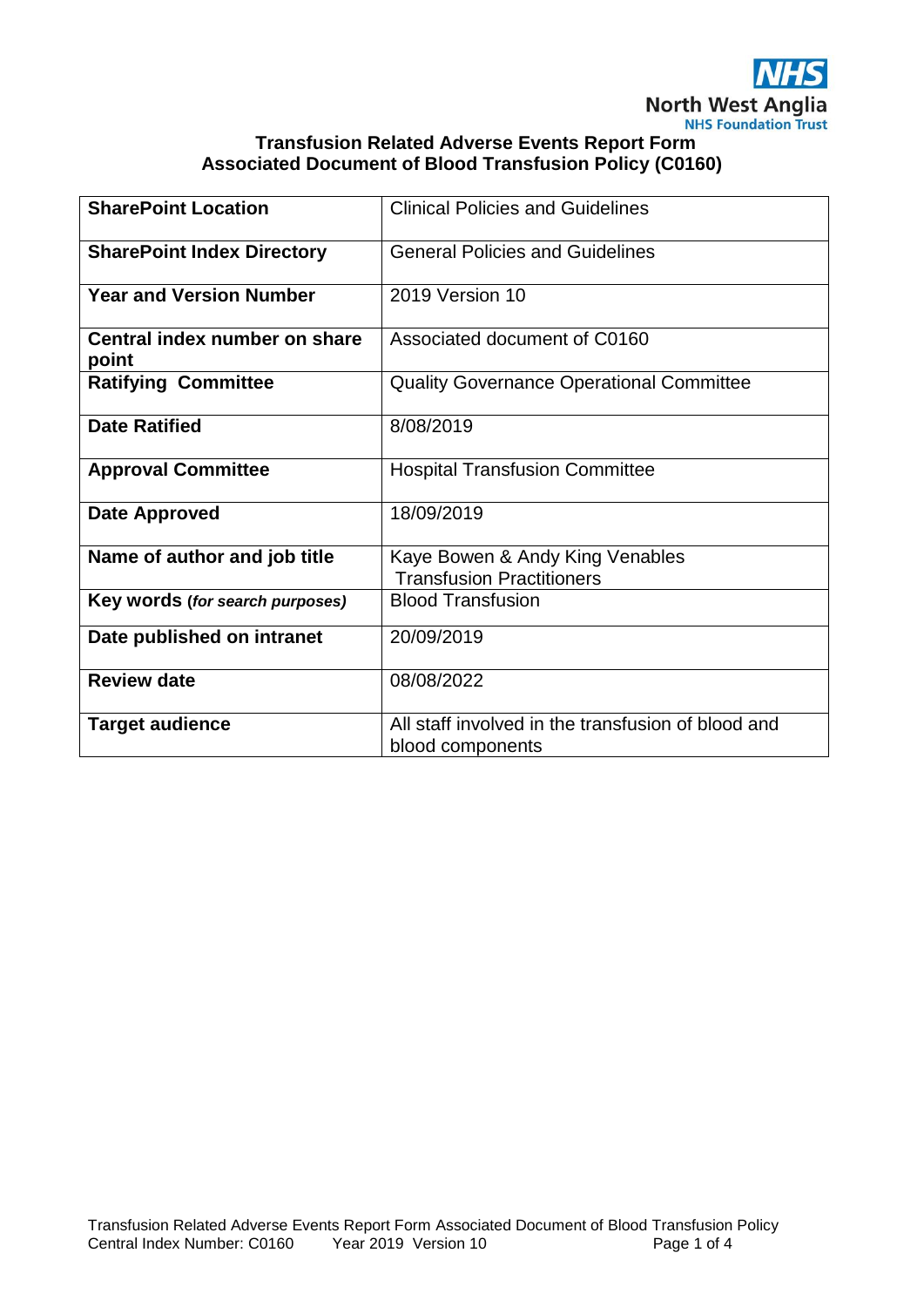

## **North West Anglia**<br>**Transfusion Related Adverse Events Report Form**

| <b>Contact Numbers</b><br><b>PCH Transfusion Laboratory</b> Tel 8451/2 Bleep 1151 (out of hours)<br>Hinchingbrooke Transfusion Laboratory Tel 6157 (bleep 1257 out of hours)<br>On call haematologist:- bleep via switchboard<br>Transfusion Practitioners:- PCH 8422 bleep 1256 Hinchingbrooke 6343 Bleep 2193                                                                                                                                                                                                                                    |                 |                                                                             |                      |                               |                            |  |
|----------------------------------------------------------------------------------------------------------------------------------------------------------------------------------------------------------------------------------------------------------------------------------------------------------------------------------------------------------------------------------------------------------------------------------------------------------------------------------------------------------------------------------------------------|-----------------|-----------------------------------------------------------------------------|----------------------|-------------------------------|----------------------------|--|
| Specimens required in the event of a moderate/severe transfusion reaction<br>Please send to transfusion immediately with a Transfusion Reaction Investigation request form<br>□ 7.5 mL EDTA blood sample<br>$\square$ FBC<br>$\Box$ Remains of all donor bags<br>$\Box$ Blood Cultures (if sepsis suspected) $\Box$ U&E<br>□ Coagulation screen<br>$\Box$ LFT<br><b>Q LDH, Reticulocytes</b><br>$\Box$ First urine post reaction<br>On advice of Consultant Haematologist only IgA and serial mast cell tryptase at time 0, 3h,24h<br>(plain tube) |                 |                                                                             |                      |                               |                            |  |
| <b>Patient Details</b>                                                                                                                                                                                                                                                                                                                                                                                                                                                                                                                             |                 |                                                                             |                      |                               |                            |  |
| Surname                                                                                                                                                                                                                                                                                                                                                                                                                                                                                                                                            |                 |                                                                             | D.O.B                |                               |                            |  |
| Forename                                                                                                                                                                                                                                                                                                                                                                                                                                                                                                                                           |                 |                                                                             |                      | <b>Hospital Number</b>        |                            |  |
| Ward/area                                                                                                                                                                                                                                                                                                                                                                                                                                                                                                                                          |                 |                                                                             |                      | Consultant                    |                            |  |
|                                                                                                                                                                                                                                                                                                                                                                                                                                                                                                                                                    |                 | Please indicate any symptoms which are present                              |                      |                               |                            |  |
| Temperature:- Baseline =                                                                                                                                                                                                                                                                                                                                                                                                                                                                                                                           |                 | ${}^oC$<br>At time of reaction $=$                                          |                      | Hyper/ hypotension: Baseline= | At time of reaction $=$    |  |
| <b>Rigors</b>                                                                                                                                                                                                                                                                                                                                                                                                                                                                                                                                      | Y/N             |                                                                             |                      | Lumbar pain                   | Y/N                        |  |
| Tachycardia                                                                                                                                                                                                                                                                                                                                                                                                                                                                                                                                        | Y/N<br>$pulse=$ |                                                                             | Soft Tissue swelling |                               | Y/N                        |  |
| Urticaria                                                                                                                                                                                                                                                                                                                                                                                                                                                                                                                                          | Y/N             |                                                                             |                      | Vomiting                      | Y/N                        |  |
| Y/N<br>Shortness of breath<br>$O2$ sats $=$                                                                                                                                                                                                                                                                                                                                                                                                                                                                                                        |                 |                                                                             | Respiratory rate =   |                               |                            |  |
| If Transfusion Associated Circulatory Overload (TACO) or Transfusion Related Acute Lung Injury<br>(TRALI) suspected, arrange Chest X Ray and notify Transfusion immediately                                                                                                                                                                                                                                                                                                                                                                        |                 |                                                                             |                      |                               |                            |  |
| Other (please record details)                                                                                                                                                                                                                                                                                                                                                                                                                                                                                                                      |                 |                                                                             |                      |                               |                            |  |
|                                                                                                                                                                                                                                                                                                                                                                                                                                                                                                                                                    |                 | Transfusion Details- Component being transfused at time of adverse reaction |                      |                               |                            |  |
| <b>Unit Number</b>                                                                                                                                                                                                                                                                                                                                                                                                                                                                                                                                 |                 |                                                                             | Type of product      |                               |                            |  |
| Date & Time product collected from blood bank                                                                                                                                                                                                                                                                                                                                                                                                                                                                                                      |                 |                                                                             |                      |                               |                            |  |
| Date & Time transfusion commenced                                                                                                                                                                                                                                                                                                                                                                                                                                                                                                                  |                 |                                                                             |                      |                               |                            |  |
| Date & Time of onset of symptoms                                                                                                                                                                                                                                                                                                                                                                                                                                                                                                                   |                 |                                                                             |                      |                               | Volume transfused =<br>mls |  |
|                                                                                                                                                                                                                                                                                                                                                                                                                                                                                                                                                    |                 |                                                                             |                      |                               |                            |  |
|                                                                                                                                                                                                                                                                                                                                                                                                                                                                                                                                                    |                 |                                                                             |                      |                               |                            |  |
| Please confirm that a DATIX has been completed- DATIX event number                                                                                                                                                                                                                                                                                                                                                                                                                                                                                 |                 |                                                                             |                      |                               |                            |  |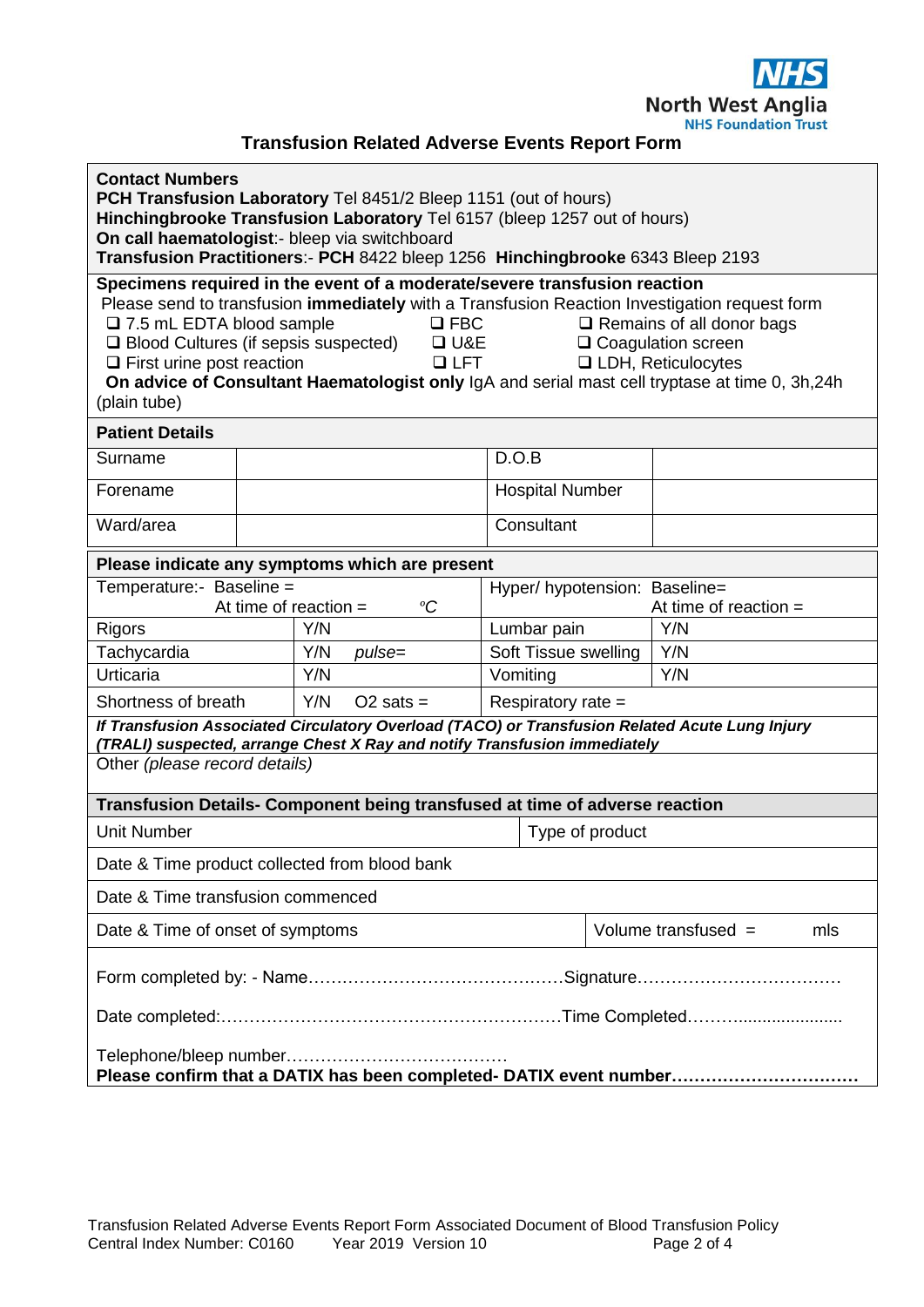

|                |                                                        | Y/N/n/a         | <b>COMMENTS (where</b> |
|----------------|--------------------------------------------------------|-----------------|------------------------|
|                |                                                        |                 | necessary)             |
| 1              | <b>Title of document</b>                               |                 |                        |
|                | <b>Transfusion Related Adverse Events Report</b>       |                 |                        |
|                | Form Associated Document of Blood                      |                 |                        |
|                | Transfusion Policy (C1060)                             |                 |                        |
| $\mathbf{2}$   | Type of document (e.g. policy, guidance)               | Associated      |                        |
|                |                                                        | <b>Document</b> |                        |
|                | Is it clear whether the document is a policy,          | Yes             |                        |
|                | guideline, procedure?                                  |                 |                        |
| 3              | <b>Introduction</b>                                    |                 |                        |
|                | Are reasons for the development of the                 | Yes             |                        |
|                | document clearly stated?                               |                 |                        |
| 4              | <b>Content</b>                                         |                 |                        |
|                | Is there a standard front cover?                       | Yes             |                        |
|                | Are the key points identified? (Policies only)         | n/a             |                        |
|                | Is the document in the correct format?                 | Yes             |                        |
|                | Is the purpose of the document clear?                  | Yes             |                        |
|                | Is the scope clearly stated?                           | n/a             |                        |
|                | Are the definitions clearly explained?                 | n/a             |                        |
|                | Are the roles and responsibilities clearly             | n/a             |                        |
|                | explained? (policies only)                             |                 |                        |
| 5              | <b>Evidence Base</b>                                   |                 |                        |
|                | Is the type of evidence to support the                 | Yes             |                        |
|                | document explicitly identified?                        |                 |                        |
|                | Are key references cited?                              | Yes             |                        |
|                | Are associated documents referenced?                   | Yes             |                        |
| 6              | <b>Approval Route</b>                                  |                 |                        |
|                | Does the document identify which                       | Yes             |                        |
|                | committee/group will approve it?                       |                 |                        |
| $\overline{7}$ | <b>Process to Monitor Compliance and</b>               |                 |                        |
|                | <b>Effectiveness (policies only)</b>                   |                 |                        |
|                | Are there measureable standards or KPIs to             | Yes             |                        |
|                | support the monitoring of compliance with the          |                 |                        |
|                | effectiveness of the document?                         |                 |                        |
| 8              | <b>Review Date</b>                                     |                 |                        |
|                | Is the review date identified?                         | Yes             |                        |
| 9              | <b>Equality and Diversity (policies only)</b>          |                 |                        |
|                | Is a completed Equality Impact Assessment<br>attached? | n/a             |                        |

If answers to any of the above questions is 'no', then this document is not ready for ratification, it needs further review.